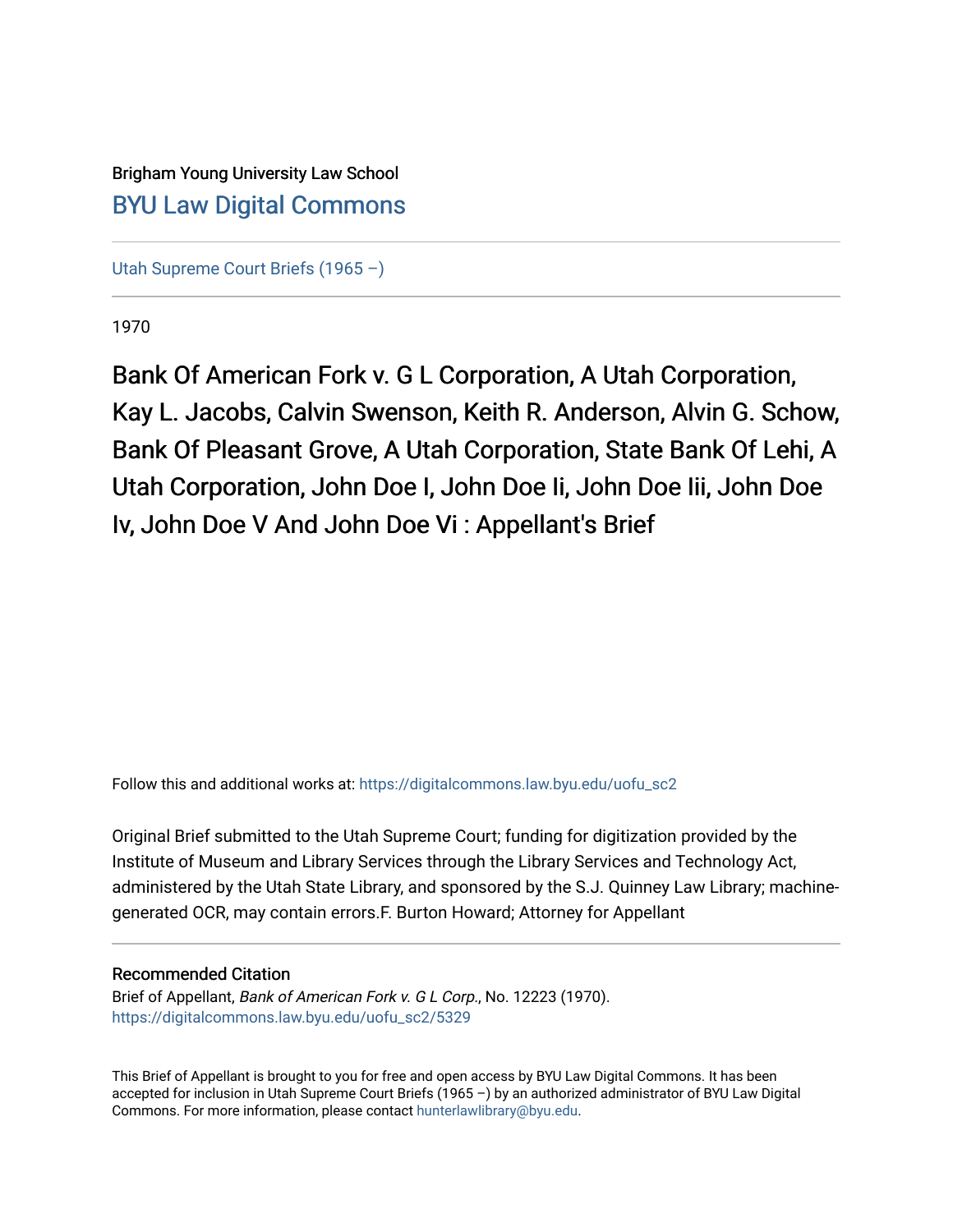# **IN THE SUPREME COURT of the** . **STATE OF UTAH**

BANK OF AMERICAN FORK,  $\acute{\textrm{}}$ a Utah corporation,

VS.

Plaintiff and Appellant,

G L CORPORATION, a Utah corporation, KAY L. JACOBS, CAL-VIN SWENSON, KEITH Ŕ, ANDER SON, ALVING. SCHOW, BANK OF PLEASANT GROVE, A Utah corporation, STATE BANK OF LEHI. a Utah corporation, JOHN DOE I, JOHN DOE II, JOHN DOE III, JOHN DOE IV, JOHN DOE V and JOHN DOE VÍ,

Defendants and Respondents.

**APPELLANTS' BRIEF** 

Appeal from a Judgment of Dismissal of the District Court of Utah County Honorable Maurice Harding, Judge

> BETTILYON & HOWARD F. Burton Howard Attorneys for Plaintif and Appellant 333 South Second East Salt Lake City, Utah

 $\mathcal{C}$  , i.e. it is a set of  $\mathcal{C}$ 

\,',' c-  $\begin{pmatrix} 1 & \mathbf{y} & \mathbf{y} & \mathbf{y} & \mathbf{y} & \mathbf{y} & \mathbf{y} & \mathbf{y} & \mathbf{y} & \mathbf{y} & \mathbf{y} & \mathbf{y} & \mathbf{y} & \mathbf{y} & \mathbf{y} & \mathbf{y} & \mathbf{y} & \mathbf{y} & \mathbf{y} & \mathbf{y} & \mathbf{y} & \mathbf{y} & \mathbf{y} & \mathbf{y} & \mathbf{y} & \mathbf{y} & \mathbf{y} & \mathbf{y} & \mathbf{y} & \mathbf{y} & \mathbf{y} & \$ - ' ' ./ ,I  $\frac{1}{2}$ 

Case No.

Arthur H. Nielsen *Attorney for Defendants OJnd Respondents* ·. 410 Newhouse Building Salt Lake City, Utah

Clerk, Supreme Court, Utah

FILED

SEP 1 8 1970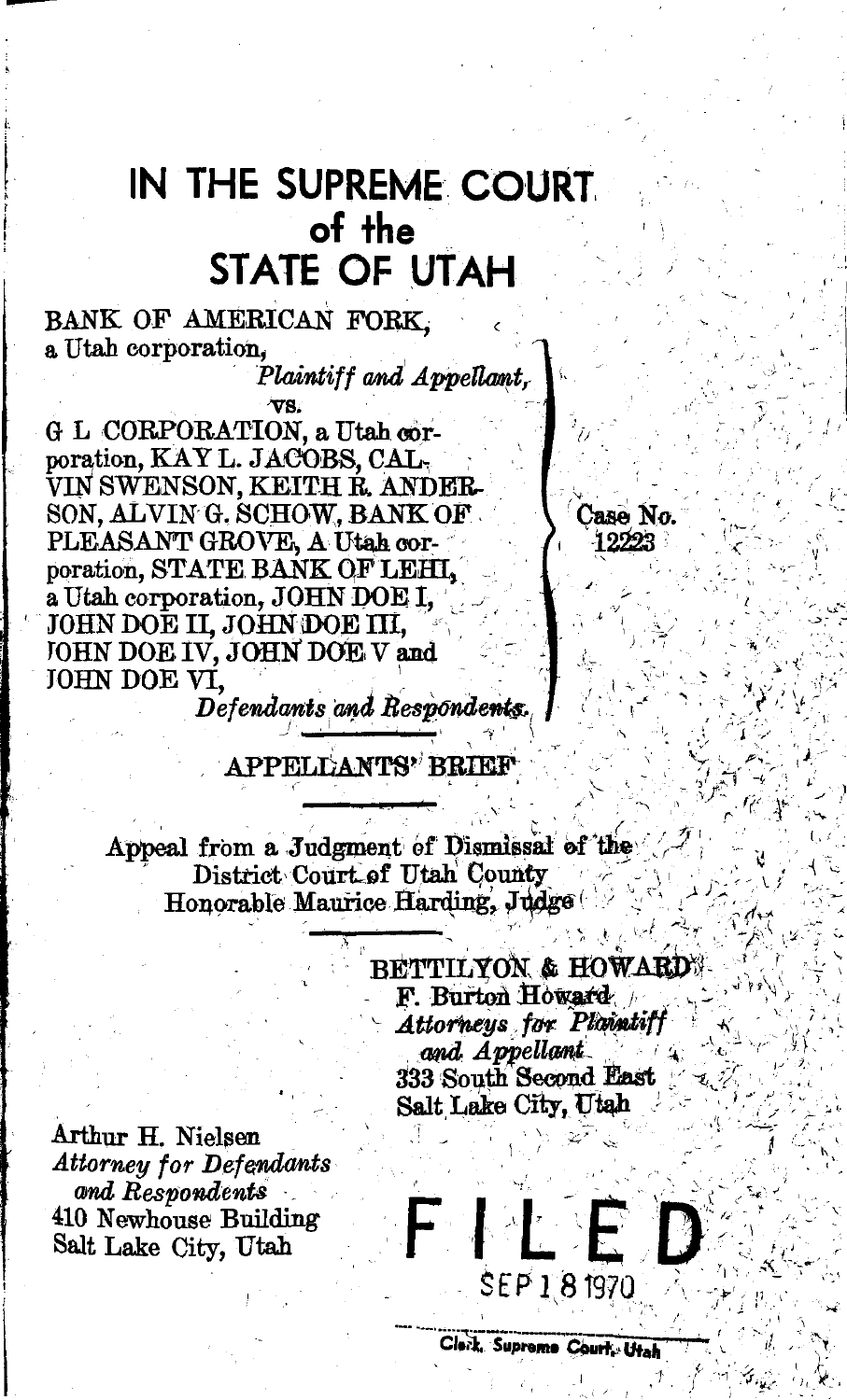## TABLE OF CONTENTS

Page

| DISPOSITION OF THE CASE BY THE LOWER COURT  1 |  |
|-----------------------------------------------|--|
|                                               |  |
|                                               |  |
|                                               |  |
| POINT I.                                      |  |
| DEFENDANT G L CORPORATION, IS FUNC-           |  |
| TIONING AS A BRANCH OF THE BANK OF            |  |
| PLEASANT GROVE AND STATE BANK OF LEHI         |  |
| IN VIOLATION OF SECTION 7-3-6, UTAH CODE      |  |
|                                               |  |
|                                               |  |

#### AUTHORITIES CITED CASES

| Continental Bank & Trust Company v. Taylor, 14 Ut. 2d           |  |
|-----------------------------------------------------------------|--|
|                                                                 |  |
| Dickenson v. First National Bank in Plant City, Florida,        |  |
|                                                                 |  |
| First National Bank of Logan v. Walker Bank and Trust           |  |
| Company 19 Ut 2d, 18, 21; 425 P. 2d 414, 16  4                  |  |
| Jackson v. First National Bank of Cornelia (Ga.) 292            |  |
|                                                                 |  |
| Jackson v. First Naional Bank of Valdosta, 349 F. 2d 71 (Ga.) 6 |  |
| Western Bank v. Marine National Exchange Bank, (Wisc.)          |  |
|                                                                 |  |

#### STATUTES

| Utah Code Annotated, 1953 |  |
|---------------------------|--|
|                           |  |
|                           |  |
|                           |  |

#### OTHER AUTHORITIES

| When is a Check Finally Paid?, 85 Banking Law Review, |  |
|-------------------------------------------------------|--|
| P. 823                                                |  |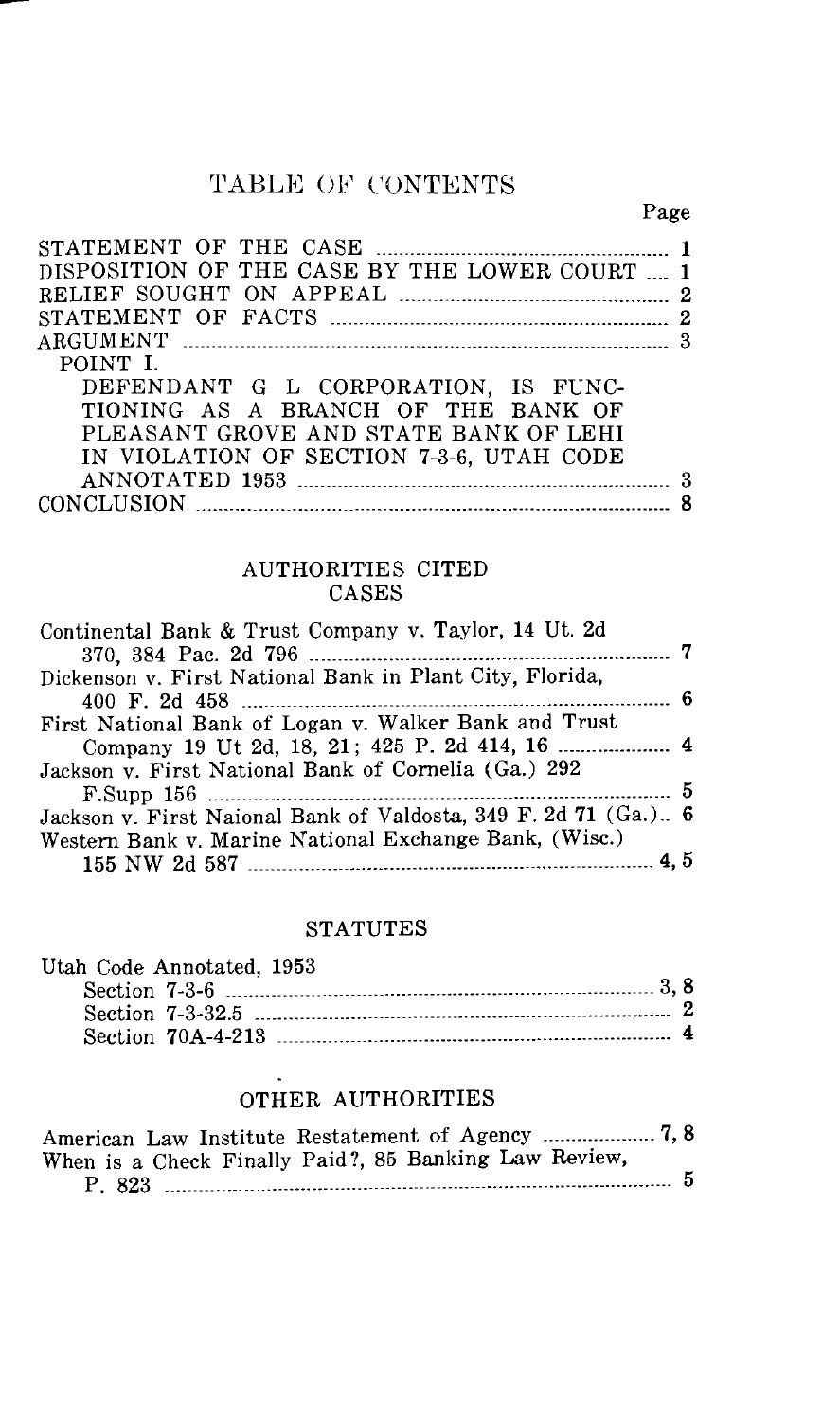# **IN THE SUPREME COURT of the STATE OF UTAH**

BANK OF AMERICAN FORK, a Utah corporation, *Plaintiff and Appellant,*  vs. G L CORPORATION, a Utah corporation, KAY L. JACOBS, CAL-VIN SWENSON, KEITH R. ANDER-SON, ALVIN G. SCHOW, BANK OF PLEASANT GROVE, A Utah corporation, STATE BANK OF LEHI, a Utah corporation, JOHN DOE I, JOHN DOE II, JOHN DOE III, JOHN DOE IV, JOHN DOE V and JOHN DOE VI, *Defendants and Respondents.* 

Case No. 12223

APPELLANTS' BRIEF

#### STATEMENT OF THE CASE

This action is a complaint stating two claims for relief. The first is an action for declaratory judgment to determine whether the activities of G L Corporation constitute a violation of Section 7-3-6, Utah Code Annotated, 1953. The second claim requests injunctive relief restraining Defendants from operating a branch bank.

### DISPOSITION OF THE CASE BY THE LOWER COURT

The lower Court granted Defendants' Motion to Dismiss on the ground alleged therein that Plaintiff's Com-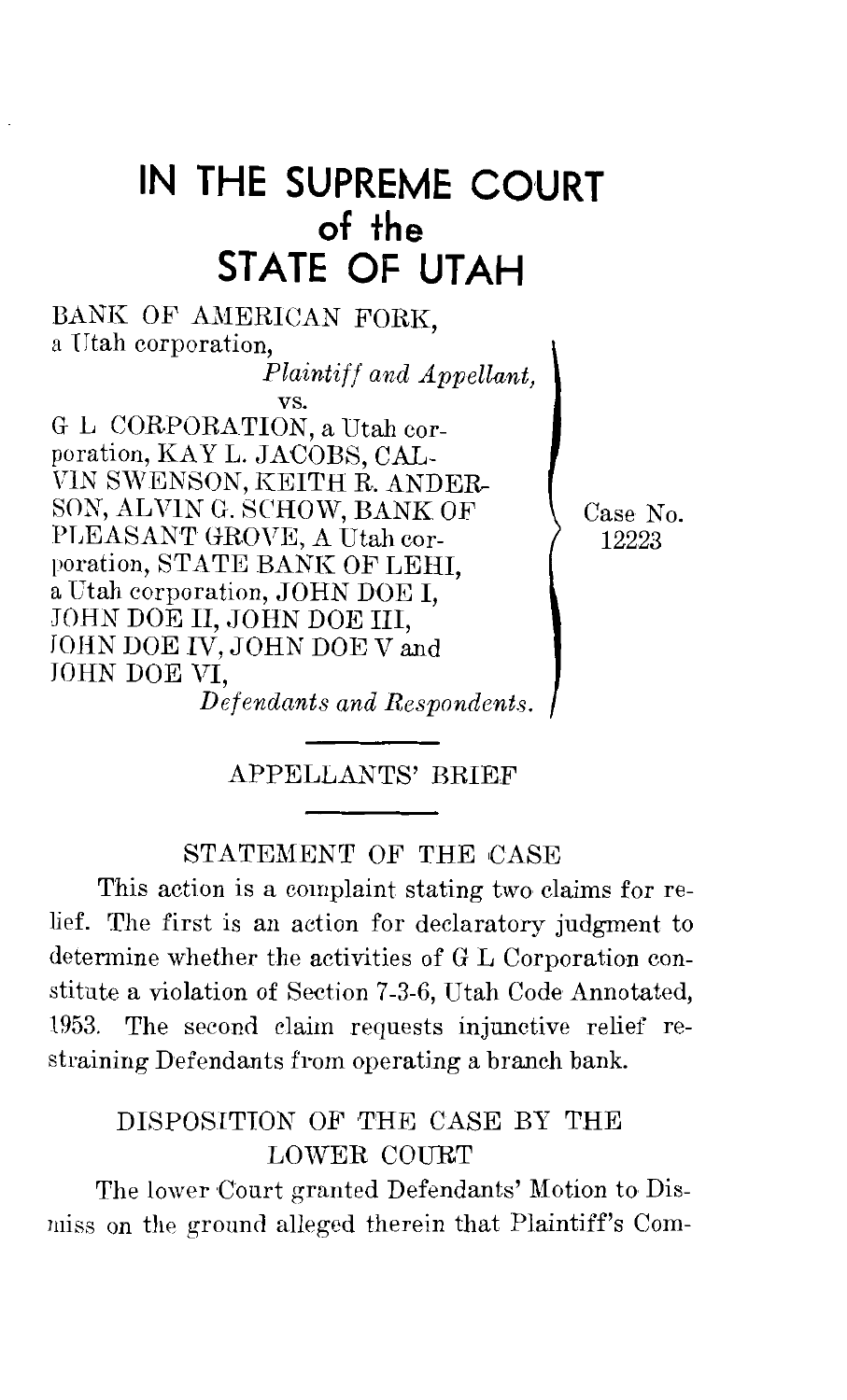plaint fails to state a claim upon which relief can be granted.

### RELIEF SOUGHT ON APPEAL

Appellant seeks reversal of the Judgment of Dismissal of the Lower Court and a Judgment specifying and declaring that the activities of Defendant G L Corporation set forth in its Complaint constitute a violation of Section 7-3-G, Utah Code Annotated, 1953 and injunctive relief as prayed.

#### STATEMENT OF FACTS

Plaintiff is a Utah Corporation with its principal place of business at American Fork, Utah. (R. 3) Defendant G  $L$  Corporation is a Utah corporation with its principal place of business in the same city. (R. 3) The latter corporation is organized and operated as a bank service corporation pursuant to the provisions of Section 7-3-32.5, Utah Code Annotated, 1953 as amended and per forms certain services for the Bank of Pleasant Grove and the State Bank of Lehi, including check sorting and posting to individual accounts of the drawer, maker or other persons to be charged. (R. 3) Defendant Bank of Pleasant Grove is a Utah corporation with its principal office in Pleasant Grove, Utah. (R. 4) Defendant State Bank of Lehi is also a Utah corporation with its principal office located at Lehi, Utah. (R. 4) The individual Defendants are officers and directors of G L Corporation. (R. 4)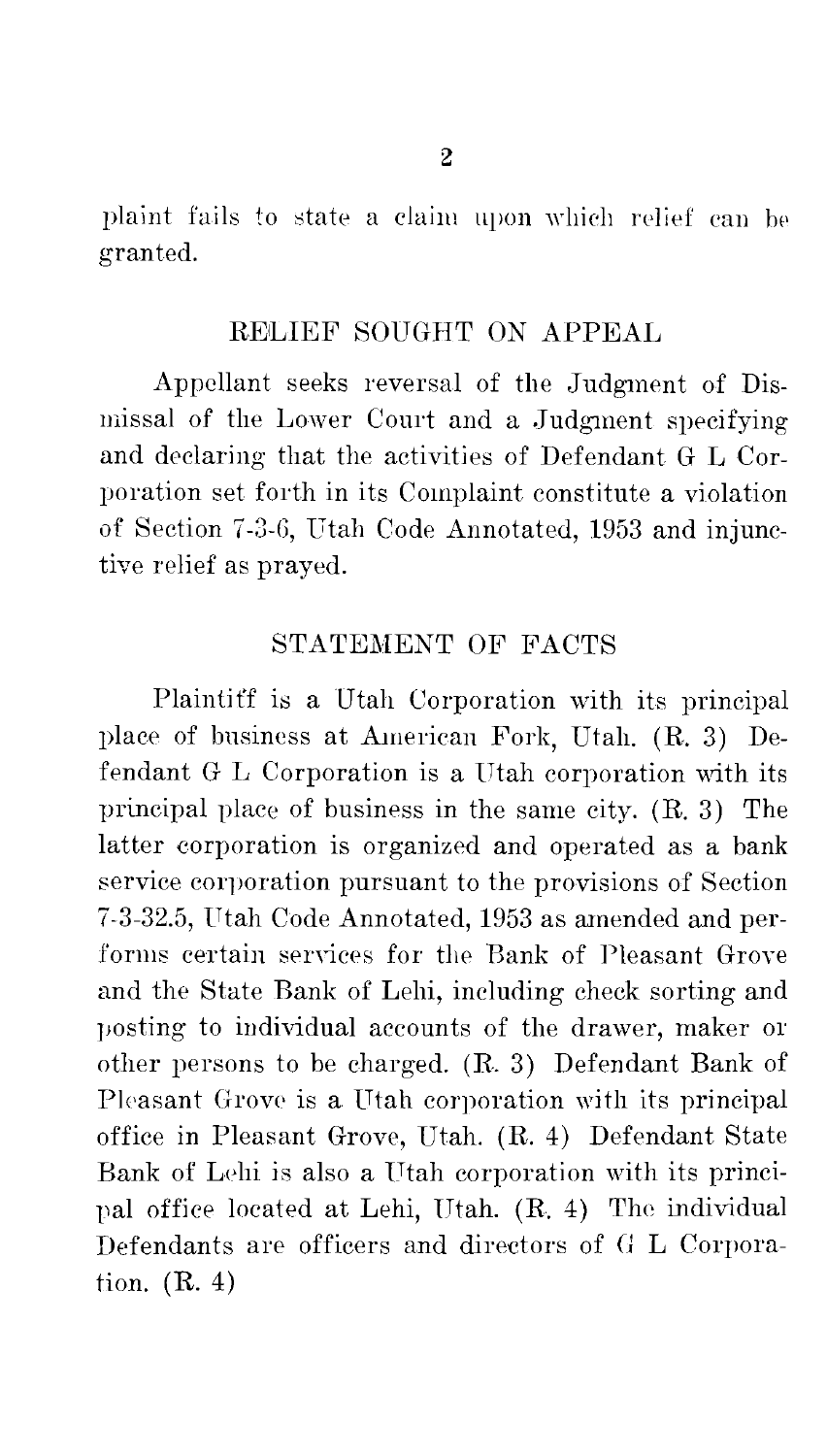Plaintiff has a present exclusive right to conduct banking business in American Fork pursuant to a franchise granted to it by the State of Utah and no other unit or branch bank has present authority to conduct such a hanking business. (R. 4) The activities of Defendant G L Corporation have wrongfully invaded the property rights of Plaintiff and have caused Plaintiff irreparable injury. (R. 4, 5) American Fork is a city of the third class. (R. 4) The Bank of Pleasant Grove and the State Bank of Lehi are not located within the corporate limits of the City of American Fork. (R. 4)

## ARGUMENT POINT I

DEFENDANT G L CORPORATION, IS FUNCTIONING AS A BRANCH OF THE BANK OF PLEASANT GROVE AND STATE BANK OF LEHI IN VIOLATION OF SECTION 7-3-6, UTAH CODE ANNOTATED 1953.

Section 7-3-6 provides in pertinent part:

"The business of every bank shall be conducted *only* at its banking house and every bank shall receive deposits and pay checks only at its banking house except as hereinafter provided. (Emphasis Supplied)

\* \* \* The term 'branch' as used in this act shall be held to include any branch, branch office, branch agency, additional office, or any branch place of business at which deposits are received or checks paid or money lent."

"The statutory definition of the term 'branch' includes any place of business at which ... checks are paid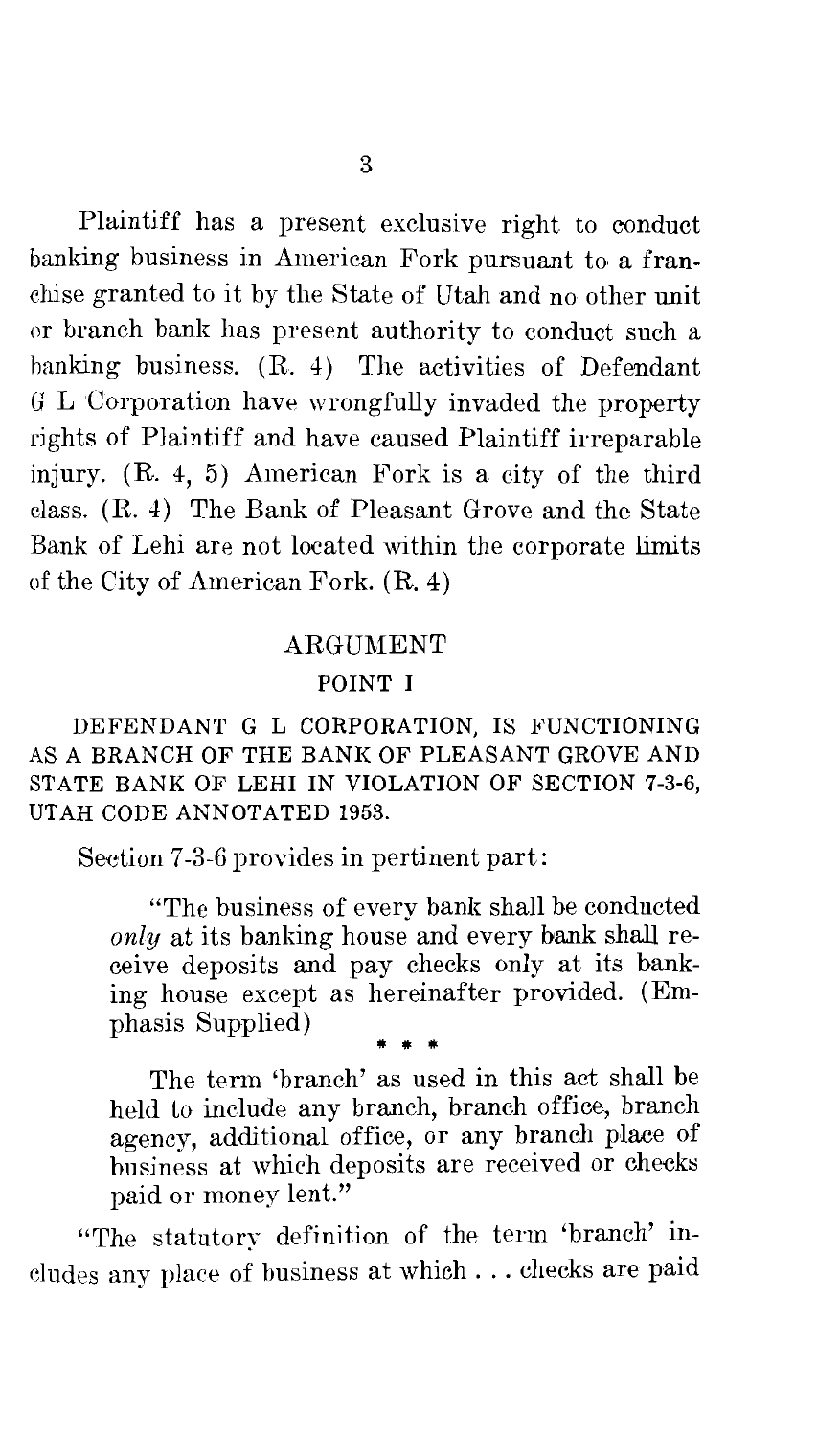$\dots$  clearly, then, to constitute a place of business as a 'branch bank' it is not necessary that a complete banking operation be conducted. It is sufficient if only such limited banking functions are performed." First National *Bank of Logan v. Walker Bank and Trust Company, 19* Ut. 2d, 18, 21; 425 P. 2d 414, 16

As the payment of checks constitutes branch banking a preliminary question which must be ascertained before determining whether Defendant G L Corporation's operation constitutes a violation of Section 7-3-6 is simply whether said Defendant pays checks for the Bank of Pleasant Ornve and the State Bank of Lehi. In this regard Section 70A-4-213, U.C.A. 1953 defines what is meant by final payment of an item by a payor Bank as follows:

- "(1) An item is finally paid by a payor bank when the bank has done any of the following, whichever happens first:
	- \* \* \* ( c) completed the process of posting the item to the indicated account of the drawer, maker or other person to be charged therewith.

It is not disputed that Defendant G L Corporation performs the activity of final posting to the accounts of drawers, makers or other persons to be charged for its principals, the Bank of Pleasant Grove and the State Bank of Lehi. Plaintiff submit's that such activity under the terms of the Utah Uniform Commercial Code constitutes the payment of checks. See, Western Bank v. *Marine National Exchange Bank, (Wisc.)* 155 NW 2d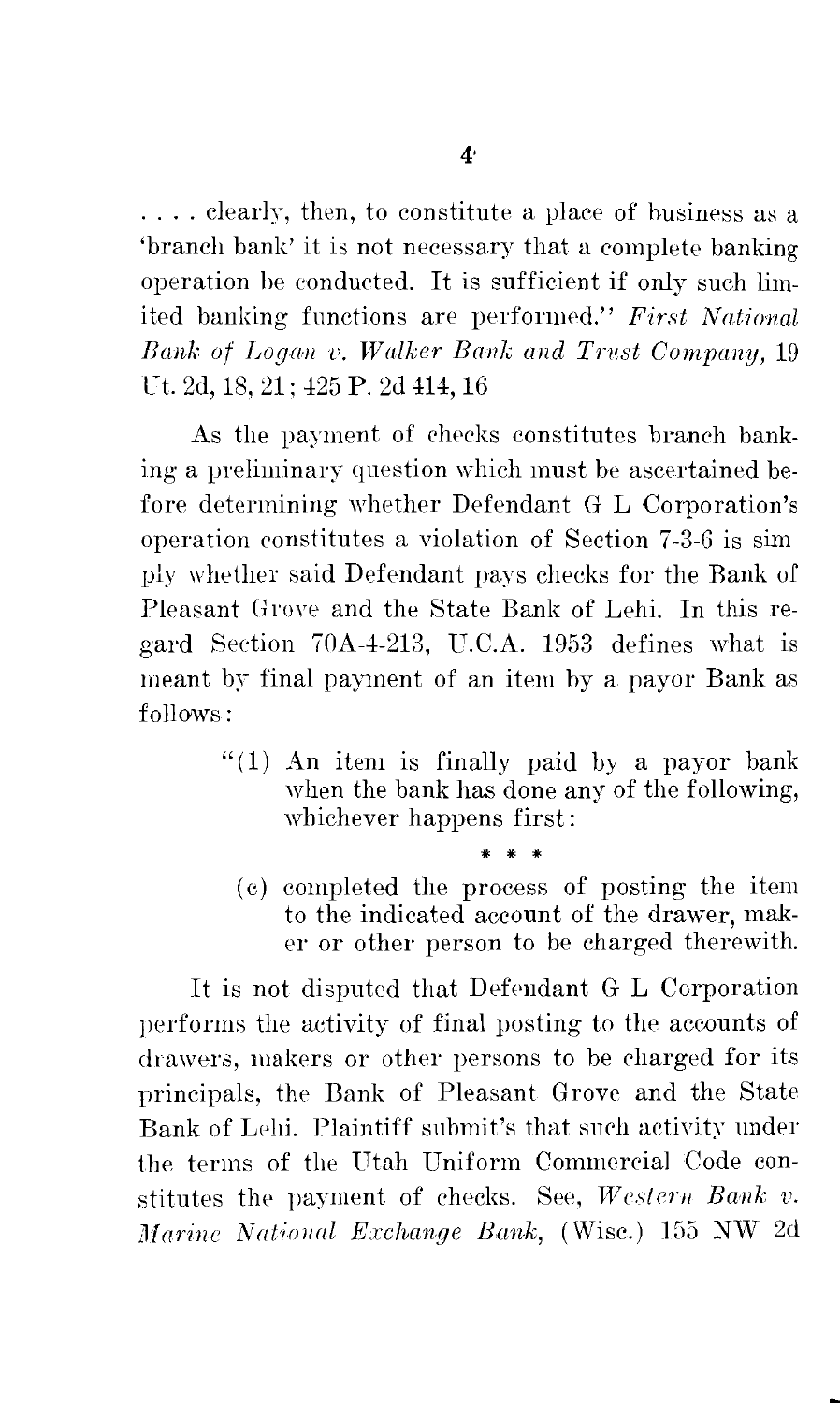## 587; *When is a Check Finally Paid?,* 85 BANKING LAW REVIEW, P. 823

The question of whether certain bank services, performed outside the physical location of the principal banking house of a bank constitute branch banking has been raised in at least four principal cases. The first of these is the case *Jackson v. First National Bank of Cor-11elin* (Ga.) 292 F. Supp 156.

In that case, Plaintiff, as Superintendent of Banks of the State of Georgia, sued the Defendant seeking to prohibit the operation of an armored car messenger service. Defendant transmitted funds to and from its hank, made change and provided teller service of payroll cashing outside of its banking house.

The service which was so conducted was established and authorized under a ruling by the Federal Comptroller of the Currency and was carried on in the manner provided by regulations of the Comptroller.

The Federal Court, relying on the Utah Walker Bank case (385 U.S. 252), first stated that it was bound by the state of definition of branch banking. The Court determined that Georgia's statutes defined a branch as ''any additional place of business of any parent bank not located within the particular city  $\dots$  where its parent bank was chartered." Georgia law also provided: "No hank shall carry on or conduct or do a banking business in this state except on the premises of the place of busiuess (banking house) established and operated under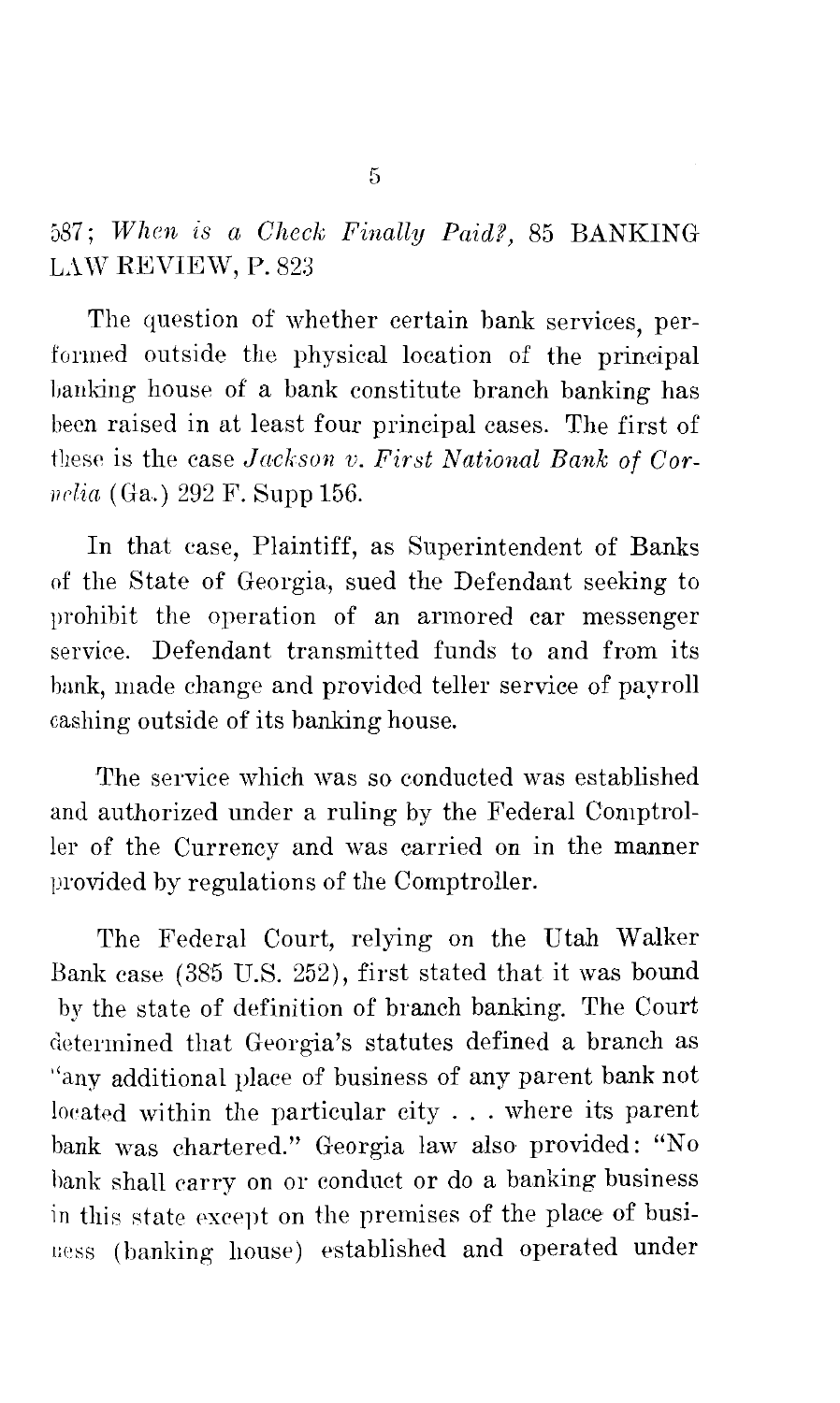and pursuant to a permit from the Superintendent of Banks ..."

The Court held that under the facts of the case the operation of the armored car messenger service, as described above, constituted the establishment of a bank in violation of Georgia law and authorized an injunction prohibiting further operations.

The case of *Dickenson v. First National Bank in Plant City, Florida,* 400 F. 2d 458, also discusses applicable Florida law. In the principal case, the Defendant was the Comptroller of the State of Florida, who was sued by the Plaintiff bank for declaratory judgment seeking to determine that its shopping center receptacles and armored car service did not constitute branch banking in violation of Florida state statutes. Both services were authorized and regulated by the Federal Comptroller of the Currency. In addition, the bank had put upon its deposit slips the notation "the transmittal of said currency ... shall not be deemed *to* be a deposit until delivered into the hands of the bank's tellers at the said banking house."

The Court cited the case of *Jackson v. First National Bank of Valdosta,* 349 F. 2d 71 (Ga.) where the definition of branch was "... any branch bank, branch office... additional office ... at which deposits are received, or checks paid, or money lent." In the Valdosta case, it was held that a proposed drive-in facility was an illegal hranch because it cashed checks and the Court cited its prior opinion in great detail.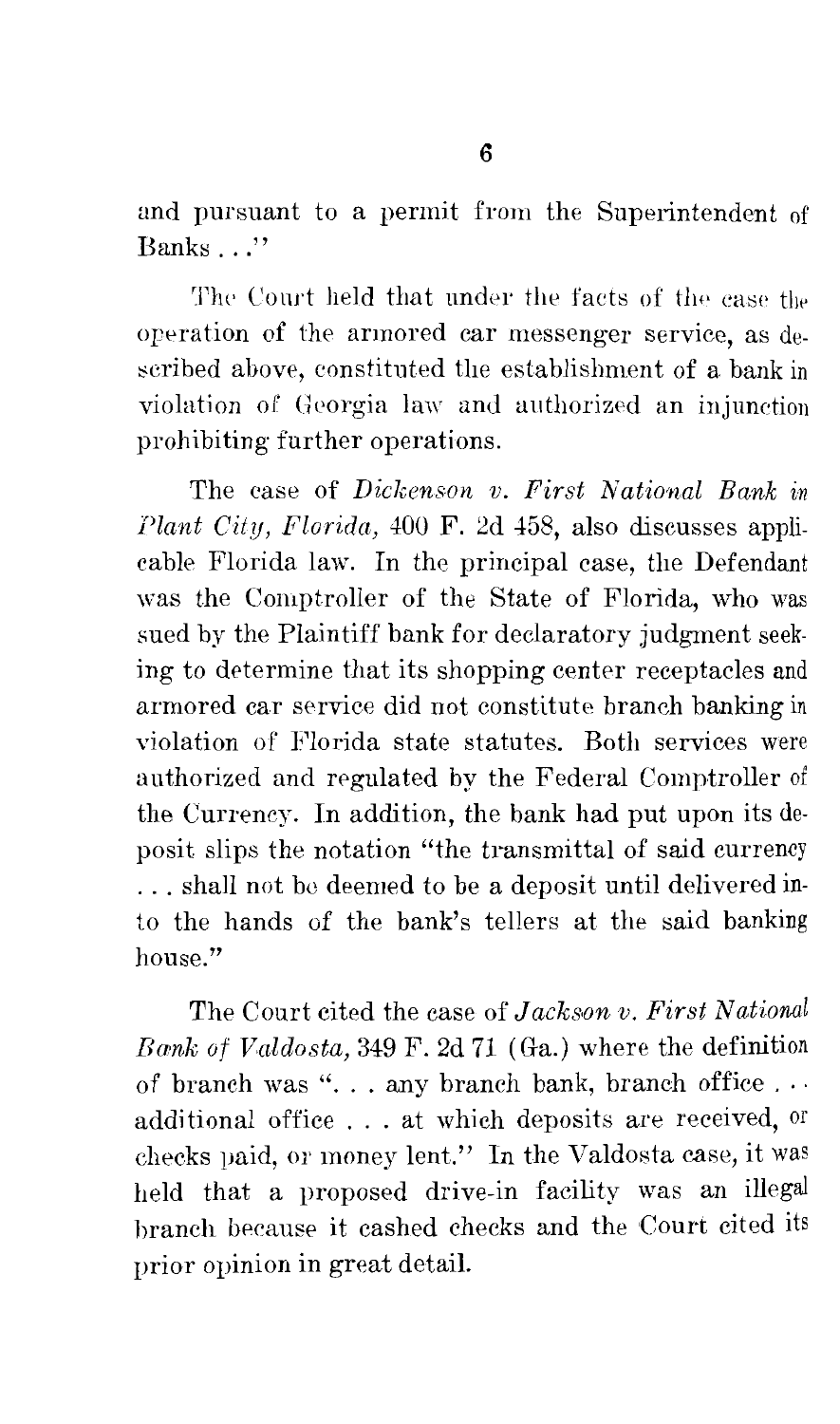In reliance upon the Valdosta case, and the Florida statute permitting "only one place of business" for a hank, the activities of the bank were held prohibited by Florida law.

The Utah case of *Continental Bank* & *Trust Company v. Taylor,* 14 Ut. 2d 370, 384 Pac. 2d 796, is also controlling in principle. In that case, the Plaintiff bank filed an action for a declaratory judgment seeking to determine that Section 7-3-6, U.C.A. 1953, did not prohibit certain practices in regard to making automobile loans through insurance agents. The facts disclosed that the bank had established a course of dealing with various insurance agents under which the bank furnished them with forms of checks, promissory notes and advertising matter, advertising the bank as "your one stop automobile insurance and financing center." Insurance agents, either at their offices or homes, obtained from customers credit statements, and pertinent information about the antomoihle to he purchased, which was forwarded to the bank. At the bank, the information was entered on a credit application form; the bank then notified the agent by telephone of its determination; the agent filled out blanks on appropriate forms and the purchase was consummated.

The Utah Court quoted Section 7-3-6 in its entirety and determined that the insurance agents were, in fact, agents of the bank in conducting its business. It quoted American Law Institute Restatement of Agency as follows: "Agency is the fiduciary relation which results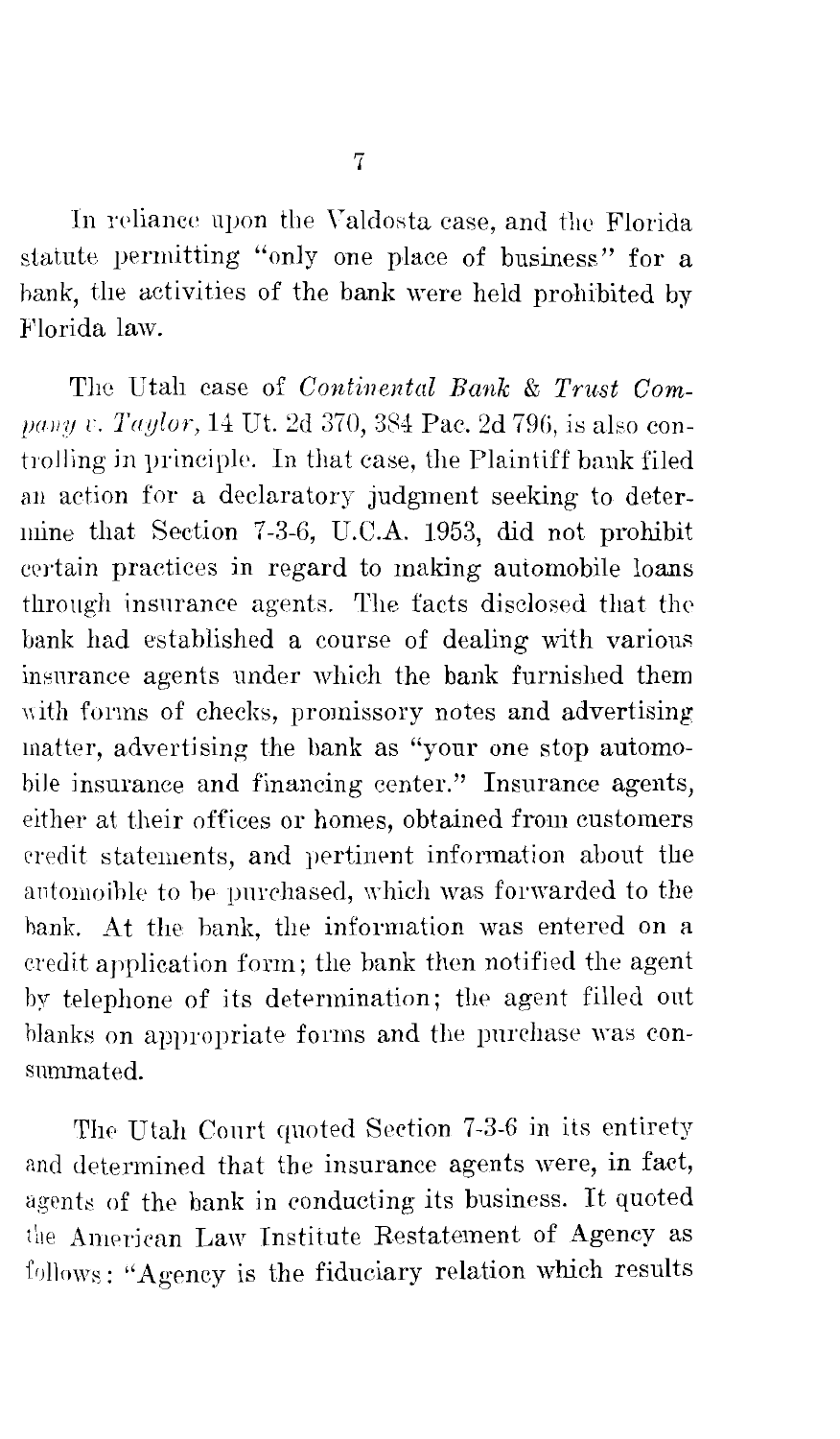from the manifestation of consent by one person to another that the other shall act on his behalf and subject to his control, and consent by the other to so act."

The Court found that there was a manisfestation of consent by the bank to the insurance agents that said agents should act in a fiduciary relationship on behalf of the bank for the purposes heretofore set forth. The Court concluded by saying, "We consider the language of Section 7-3-6, U.C.A., 1953, as amended, referring to and defining the term 'branch' as meaning and including any office or place of business where 'deposits are reteived or checks paid or money lent' by the bank. If such office or place of business is established and conducted by Section 7-3-6, U.C.A., 1953, as amended, it is proper and lawfnl. If such office or place of business is not so established or conducted, then it is not proper and it is not lawful."

In the present case, for the purpose of this preceeding it is deemed admitted by Defendant, G L Corporation, that it pays checks in American Fork for the Bank of Pleasant Grove and State Bank of Lehi. As such, this procedme is not established or authorized by Section 7-3-6 as the payrnent of checks is a function of a branch bank.

Plaintiff submits that such a branch bank is not proper nor is it lawful and that the Lower Court should not have granted Defendants' Motion to Dismiss and should have accorded Plaintiff injunctive relief in accordance with the prayer of its Complaint.

### **CONCLUSION**

Beeause of the fact that the activities of Defendant G L Corporation in paying checks for its principals con